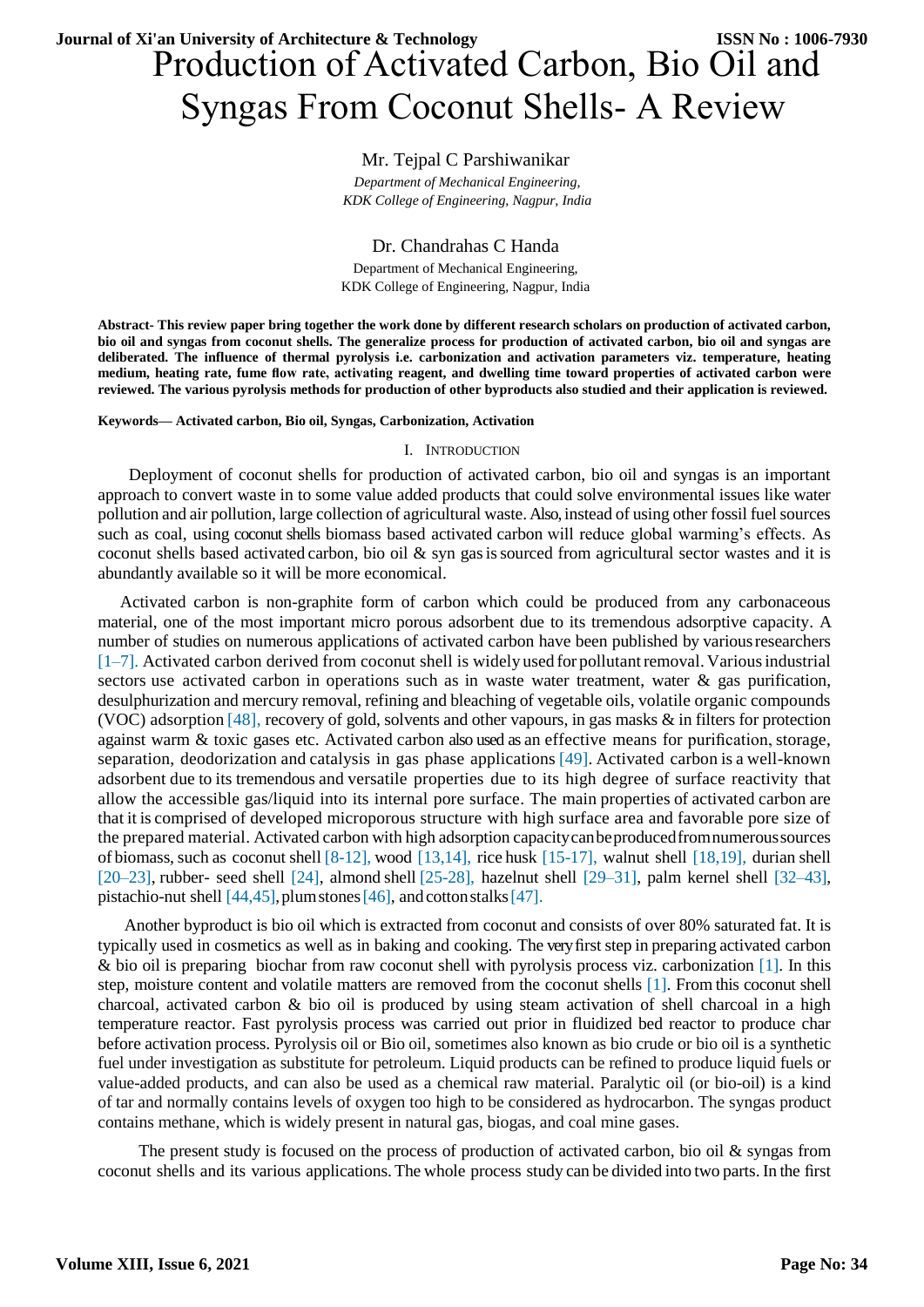part, productions of activated carbon, bio oil & syngas from coconut shells based on different methods are reviewed in details. The second part described the various application of activated carbon, bio oil & syngas which is derived from coconut shells.

#### II. STAGES OF PRODUCTION PROCESS.

In general, two main stages are concerned in production of activated carbon, bio oil & syngas from coconut shells. The first stage is started with thermal pyrolysis/ carbonization of raw coconut shell biomass at a temperature of around  $600^{\circ}$ C in the inert atmosphere that is exclusion of oxygen for getting biochar/charcoal [\[1,8,12,58,60\].](#page-4-0) The first stage is then followed by second stage of activation process for the enlargement of pore volume and generation of large surface area of activated carbon. In general, activation process is divided into two separate methods, unlikely first one is physical activation and second one is chemical activation. During both the stages, syn gases are produced which can be condensed to get bio oil.

### *Carbonization/Thermal Pyrolysis*

Carbonization/thermal pyrolysis process is a phase to enrich carbon content in coconut shell material by eliminating non-carbon species using thermal decomposition. Initial porosity of biochar even though comparatively low, it could be developed in this stage before undergoes further development in activation process. Careful selection of carbonization parameters is important because this process leaves a significant effect on the final product [44,45].

In this process, the carbonization temperature has the most prominent effect, followed by heating rate and residence tim[e \[7,37\].](#page-4-2) Normally, higher carbonization temperature (500–600<sup>o</sup>C) result in reduced yield of char while increasing the liquid and gasesrelease rate [\[7\].](#page-4-2) Highertemperature will also increase ash and fixed carbon content and lower amount of volatile matte[r \[7,37,47\].](#page-4-2) Thus, high temperatures result in better quality char but also decrease yield. This is due to the primary decomposition of coconut shell at higher temperatures and also secondary decomposition of char residue [\[7\].](#page-4-2) Thus, as the temperature of primary decomposition increased or the residence times of primary vapors inside the cracked particle is shorter, the char yields decrease [\[47\].](#page-4-6) According to Ioannidoue and Zabaniotou [\[7\],](#page-4-2) higher carbonization temperatures also increase ash and fixed carbon content due to the decrease in volatile matter. As a result, a higher temperature yields char with improved quality.

In order to obtain low volatilization and a high char yield, low heating rates ( $10-15^{\circ}$  C/min) should be used. Char has a high fixed carbon content which is important for producing activated carbon. Lower heating rate will increase dehydration and improve the stabilization of the polymeric component[s \[6,7\].](#page-4-6) However, the microporosity of char has been found to be independent of the precursor composition and the carbonization heating rate [\[6\].](#page-4-6) [Table 1 p](#page-0-0)resents the proximate and ultimate analysis of several biomass materials.

|               | Ultimate analysis (db, $% w/w$ ) |    |          |      |            | Proximate analysis (db, $\%$ w/w) |       |                                |       |                              |  |
|---------------|----------------------------------|----|----------|------|------------|-----------------------------------|-------|--------------------------------|-------|------------------------------|--|
| Biomass type  | $\mathcal{C}$                    | H  | $\Omega$ | N    | S          | A<br>sh                           |       | Volatile Fixed carbon Moisture |       | Refs.                        |  |
| Coconut shell | 51.38                            | 5. | 30.76    | 0.13 | $\Omega$ . | $\Omega$ .                        | 85.36 | 20.26                          |       |                              |  |
| Rice straw    | 41.8                             | 8  | 36.6     | 0.7  | 01         | 69                                | 69.3  |                                | 11.26 | [58]                         |  |
| Cotton stalks | 41.2                             | 4. | 34.0     | 2.6  | 0.         | 13                                |       |                                | 25    | [7]                          |  |
| Durian shell  | 60.3                             | 6  | 28.1     | 3.1  |            | $\cdot$                           | 69.6  | 22.4                           | 6.0   | [7]                          |  |
|               |                                  | 5. |          |      | 0.         | 13                                |       |                                | 5.5   |                              |  |
|               |                                  | 0  |          |      | $\Omega$   | .3                                |       |                                |       | $\left\lceil 22\right\rceil$ |  |
|               |                                  | 8. |          |      | 0.         | 2.5                               |       |                                |       |                              |  |
|               |                                  |    |          |      |            |                                   |       |                                |       |                              |  |

Table 1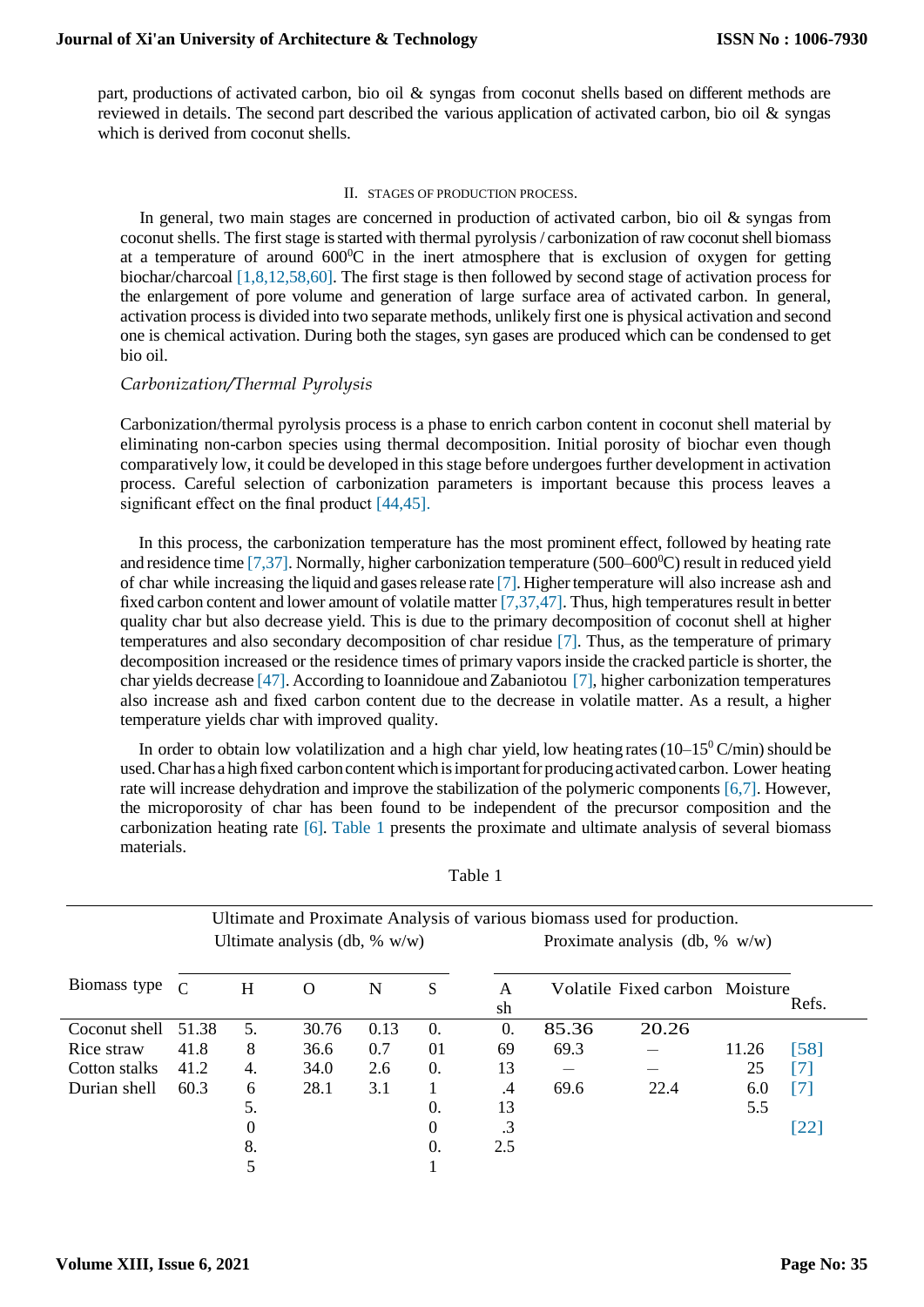| Corn stalks       | 45.5 | 6.      | 41.1 | 0.9 | $\Omega$ .<br>13 | 6.4 |      |      |     | [7]  |
|-------------------|------|---------|------|-----|------------------|-----|------|------|-----|------|
| Corn cobs         | 46.3 | 5.<br>6 | 42.2 | 0.6 | 0.<br>$\Omega$   | 5.3 |      |      | 7.1 | [7]  |
| Almond shell 51.4 |      | 6.      | 41.6 | 0.3 | $\Omega$ .<br>6  | 1.3 | 82.3 |      |     | [25] |
| Palm shell        | 50.1 | 6.<br>9 | 41.2 | 1.9 |                  | 1.1 | 72.5 | 18.7 | 8.0 | [34] |
| Plum stones       | 46.4 | 5.      | 48.0 | 0.1 |                  | 0.4 | 80.6 |      |     | [46] |

<span id="page-2-0"></span>Carbonization parameters have high impact in the development of initial pore structure in the char, mainly through the release of volatile compounds. Since pore development in the char has a great influence on the pore characteristics of subsequently produced activated carbon, carbonization parameters should be taken into account prior to activation stage.

### *Activation*

The aim of activation process is to increase the porosity of activated carbon material & enhance the pore volume. Activation process can be carried out by two different methods. They are named as physical activation and chemical activation. Physical activation usually uses steam or  $CO<sub>2</sub>$  while for chemical activation; various chemicals are used [62,63]. [Table 2 r](#page-2-0)epresents various activation conditions for preparation of activated carbon from several biomass materials.

| Activation<br>method | <b>Biomass</b>                                                               | <b>Activation Medium</b>          | Refs.                       |
|----------------------|------------------------------------------------------------------------------|-----------------------------------|-----------------------------|
| Physical             | Durian peel-based, palm shell, almond shell,<br>pistachio-nut shell          | CO <sub>2</sub>                   | [21, 33, 37, 42, 4]<br>4,64 |
|                      | Rubber-seed shell, palm shell, nut shell, coconut<br>shell                   | Steam                             | [24, 34, 39, 43, 6]<br>5,66 |
| Chemical             | Durian shell, pistachio nut shell, plum stones,<br>coconut shell, palm shell | <b>KOH</b>                        | [20,36,46,44,6]<br>71       |
|                      | Corn cob                                                                     | ZnCl <sub>2</sub>                 | [49]                        |
|                      | Coconut shell                                                                | Strong base                       | [68]                        |
|                      | Coconut shell                                                                | Cu(NO <sub>3</sub> ) <sub>2</sub> | [69]                        |
|                      | Wood                                                                         | $H_3PO_4$                         | [70]                        |

Table 2 Various activation conditions for production of Activated Carbon.

During the activation process, unorganized carbon is removed, exposing the char to the action of activating agents and lead to the development of microporous structure [\[6\].](#page-4-6) In this phase, existing pores are widened or large- size pores are formed when walls between the pores are completely burnt-off. This results in the increasing transitional pores and macroporosity, whereas the volume of micropores decreases. Thus, the extent of burn-off carbon material or the degree of activation is an important measure in activated carbon production [\[71\].](#page-6-0)

During activation the temperature is set between  $800$  and  $950^{\circ}$ C to develop the porosity and surface area of carbon. For physical activation, steam is more effective than  $CO<sub>2</sub>$ , because activated carbon with a relatively higher surface area can be produced. The smaller molecule size of water is responsible to facilitate diffusion within the char's porous structure effectivel[y \[43\].](#page-4-0) On the other hand, various chemicals such as  $ZnCl_2$ ,  $H_3PO_4$ , NaOH and KOH have been used for chemical activation [29,46,18,72,73]. These chemical agents develop the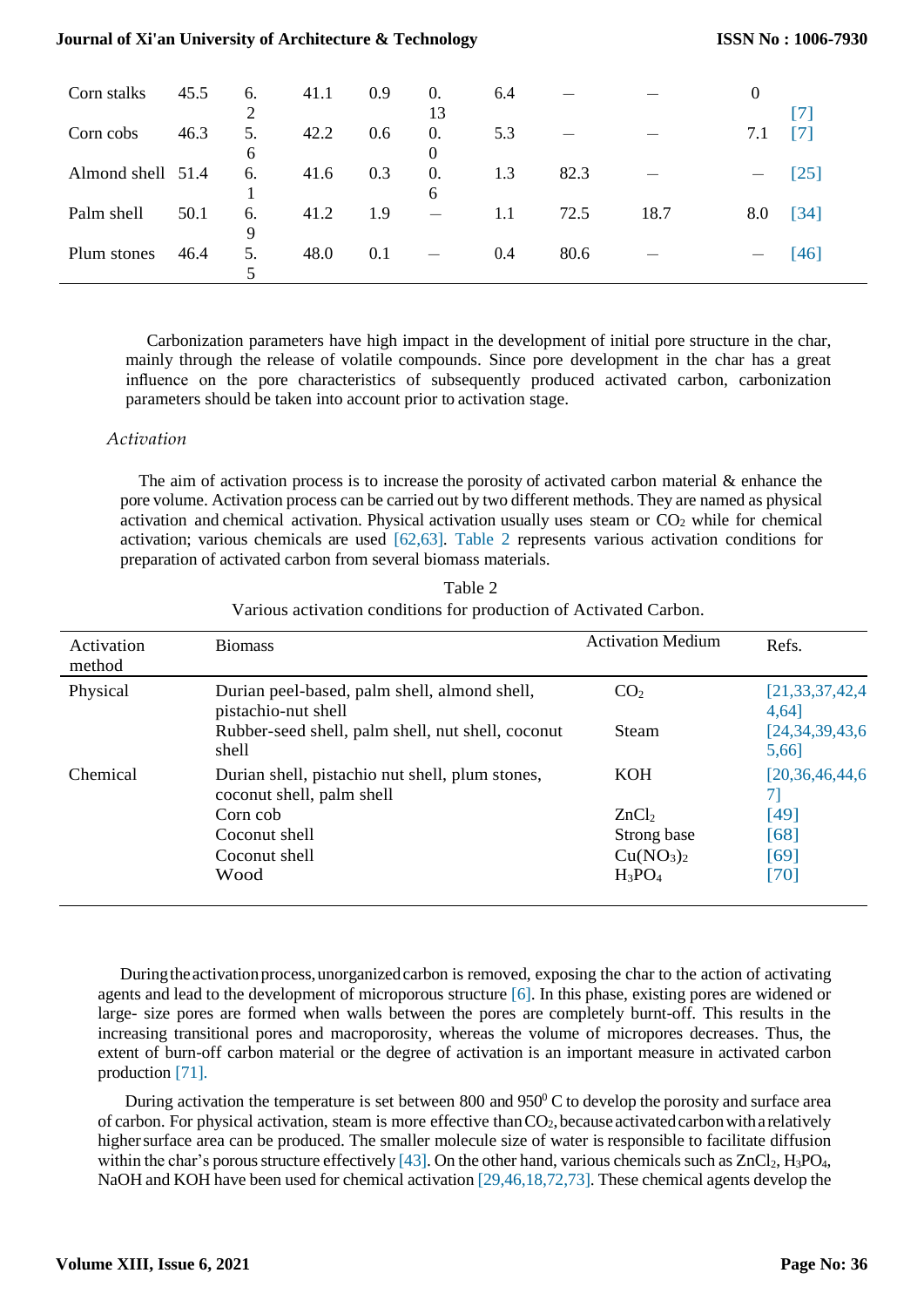porosity based on dehydration and degradation. Generally, chemical activation (300–500 $^{\circ}$ C) takes place at lower temperature than physical activation [29,72,73]. This improves the development of pore in carbon structure due to the effect of chemical agent [74]. One of the most important advantages of chemical activation over physical activationisthe lowertreatmenttemperature andshorter treatment time. In addition, the activated carbon obtained by the chemical activation possesses larger surface area and well controlled microporosity in smaller ranges [41,42,72]. Further- more, the carbon yield of chemical activation is also higher than that of physical activation [\[74\].](#page-4-7) The disadvantages of chemical activation is the high cost of production due to higher cost of various chemical & contaminated activated carbon is produced. Also purity of other product like quality of bio oil & syngas is also get affected.

### III. PRODUCTION METHODOLOGY

Figure 3.1 represents the production process layout for production of activated carbon, bio oil & syngas.



Figure 3.1

The various components used for production of activated carbon, bio oil & syngas are as follows. *Crusher* 

Coconut shells are hard and abrasive as the shell fragments can have rough edges and sharp points. A jaw crusher is chosen to crush the shells because it is suitable for hard and abrasive materials. The jaw crusher will have higher crushing capacity and is capable of reducing the shell fragments to the desired size. *Reactor*

The shells are heated to 600°C at a rate of 20°C/min in a reactor. For slow pyrolysis, a lower heating rate is required for higher char yield. Faster heating rates result in higher gas yields and lower char yields. However, the heating rate should not be too slow that it would just waste time when a higher heating rate would have also resulted in the same char yield [32,51,61].

## *Condenser*

A condenser is an apparatus or equipment used to [condense](https://en.wikipedia.org/wiki/Condensation) gases [\(change the physical state](https://en.wikipedia.org/wiki/Change_of_state) of a substance from its gaseous to its liquid state). In simplest form, condenser consists of a tube through which hot gases are passed with outside water providing cooling.

*Gravity Separator* 

The vertical knock-out drum is assumed to be a vertical vessel with sieve plates functioning as mesh pads. As the gas flows up through the vessel, gravity separates the liquid from the gas. The vessel will be made out of low alloy steel because the syngas contains hydrogen. The plates are made out of stainless steel since the gas is corrosive.

## IV. APPLICATIONS OF PRODUCT

Water and air pollution has emerged as one of the major problems caused bysubstantial population growth and rapid development in industrial activities. Therefore, in order to achieve a sustainable development for future, water and air pollution control is a crucial. Currently, scrubbing pollutants using the adsorption method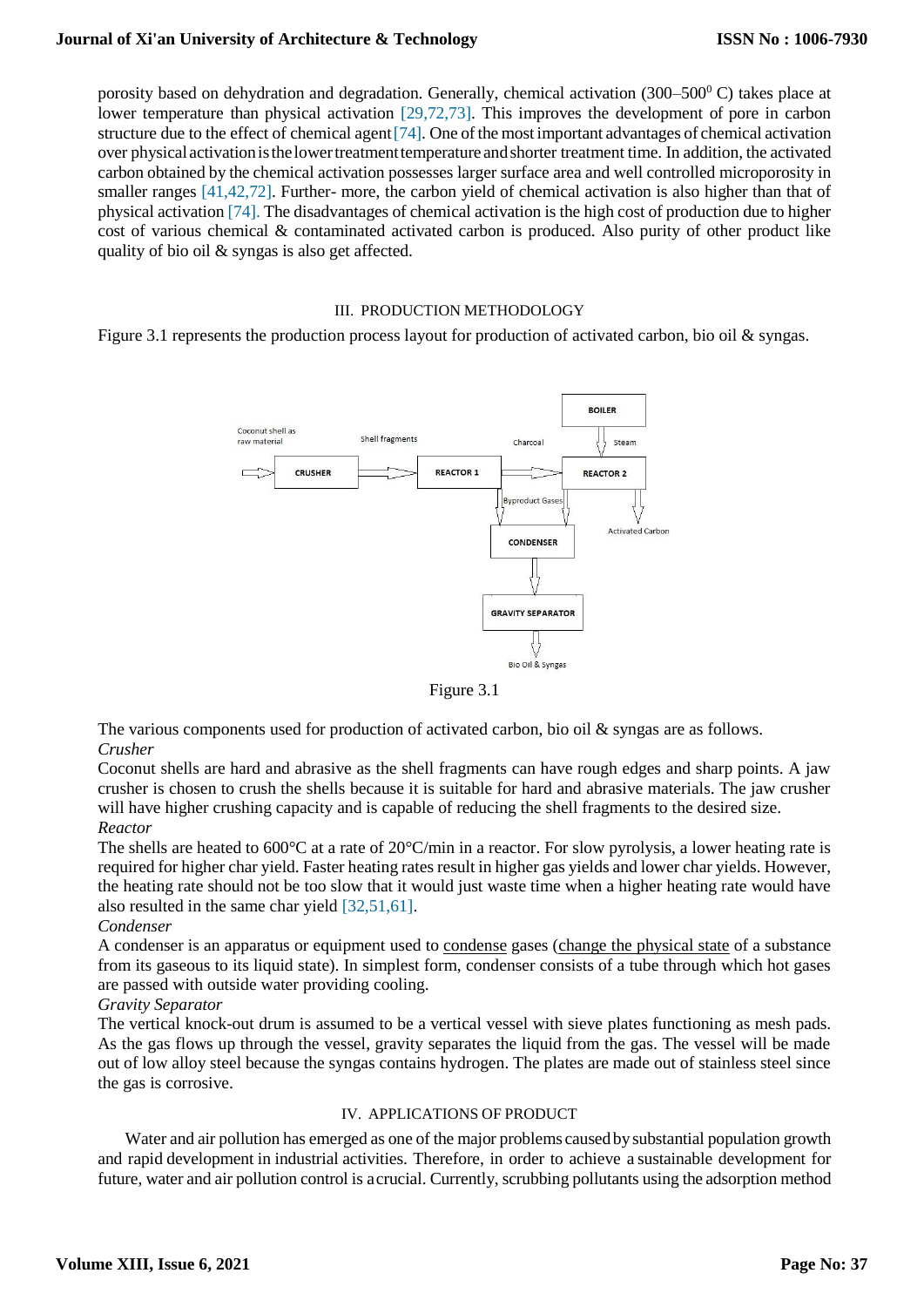is widely applie[d \[2–5,20,25,27\].](#page-4-3) Nevertheless, technological development using adsorption processes is also gaining considerable attention. Adsorption using adsorbents such as activated carbon has been studied [\[2–](#page-4-3) [5,20,25,27\].](#page-4-3) Due to the fact that activated carbon provides a suitable pore size for adsorption and large surface area for rapid reaction, utilization of activated carbon offers great potential in water and air pollution control  $[2 - 5, 20, 25, 27]$ .

#### <span id="page-4-4"></span>V. RESULT AND DISCUSSION

<span id="page-4-0"></span>Production of coconut shell activated carbon, bio oil and syngas would enhance the conversion of waste into value added products. The production of activated carbon, bio oil and syngas has been studied fordecades. This supports the theoretical study that coconut shell materials are suitable precursors for the production of activated carbons, bio oil and syngas with very high surface area and pore volume comparable to the best commercial activated carbon. Successful application of coconut shell based activated carbon in water and air pollution control depends strongly on the adsorption capacity of activated carbon. For that, activated carbon needs to undergo modification through either controlling the conditions of activation or by post-activation surface treatments.

### <span id="page-4-6"></span><span id="page-4-5"></span><span id="page-4-2"></span>VI. CONCLUSION

For production of the activated carbon, bio oil along with syngas, two optimal process i.e. carbonization / thermal pyrolysis and activation conditions are carried out by using various equipment's like pyrolysis reactors, condenser, oil  $\&$  gas separator etc. Conclusively, the use of waste as adsorbent is an economic alternative and contributes to reduce the environmental contamination. Coconut shell can be converted into high economic value products by applied technology.

#### <span id="page-4-7"></span><span id="page-4-3"></span>ACKNOWLEDGMENT

The authors gratefully acknowledge Mr. Ajay Padole, Director, Parth Enterprizes, Nagpur for their financial supports.

#### **REFERENCES**

- [1] A.A. Ahmad, A. Idris, "Preparation and characterization of activated carbons derived from bio-solid: a review", Desalination and Water Treatmen[t www.deswater.com,](http://www.deswater.com/) doi: 10.1080/19443994.2013.808797.
- [2] S.Gueu, B. Yao, K. Adouby, G. Ado, "Heavy Metals Removal in Aqueous Solution by Activated Carbons Prepared from Coconut Shell and Seed Shell of the Palm Tree", Journal of Applied Sciences 6(13):2789-2793, 2006.
- [3] Donni Adinata, Wan Mohd Ashri Wan Daud, Mohd Kheireddine Aroua, "Removal of heavy metal from industrial wastewater using modified activated coconut shell carbon", Biochemical Engineering Journal 36 (2007) 174–181 Received 1 September 2006; received in revised form 11 February 2007; accepted 12 February 2007.
- [4] Olugbenga Solomon Bello & Mohd Azmier Ahmad, "Coconut (Cocos nucifera) Shell Based Activated Carbon for the Removal of Malachite Green Dye from Aqueous Solutions ", Separation Science and Technology Accepted author version posted online: 14 Dec 2011. Published online: 18 Apr 2012.
- [5] Sandhya Babel, Tonni Agustiono Kurniawan, "Cr(VI) removal from synthetic wastewater using coconut shell charcoal and commercial activated carbon modified with oxidizing agents and/or chitosan", Chemosphere 54 (2004) 951–967 Received 10 December 2002; received in revised form 4 June 2003; accepted 6 October 2003.
- <span id="page-4-1"></span>[6] [P.J.M. Suhas, M.M.L. Carrott, R. Carrott, "Lignin –](http://refhub.elsevier.com/S2213-3437(13)00182-6/sbref0010) from natural adsorbent to activated carbon: a review", [Bioresource](http://refhub.elsevier.com/S2213-3437(13)00182-6/sbref0010) [Technology](http://refhub.elsevier.com/S2213-3437(13)00182-6/sbref0010) 98 (2007) 2301–2312.
- [7] [O. Ioannidou, A. Zabaniotou, "Agricultural residues as precursors for activated](http://refhub.elsevier.com/S2213-3437(13)00182-6/sbref0015) carbon production [a review", Renewable and](http://refhub.elsevier.com/S2213-3437(13)00182-6/sbref0015)  [Sustainable Energy Reviews 11](http://refhub.elsevier.com/S2213-3437(13)00182-6/sbref0015) (2007) [1966–2005.](http://refhub.elsevier.com/S2213-3437(13)00182-6/sbref0015)
- [8] M.K.B. Gratuito, T. Panyathanmaporn, R. A. Chumnanklang, N. Sirinuntawittaya, A. Dutta, "Production of activated carbon from coconut shell: Optimization using response surface methodology / Bioresource Technology" 99 (2008) 4887–4895 Received 16 May 2007; received in revised form 11 September 2007; accepted 15 September 2007 Available online 13 November 2007
- [9] Zhonghua Hu, M.P. Srinivasan, "Preparation of high-surface-area activated carbons from coconut shell, Microporous and Mesoporous Materials" 27 (1999) 11–18 Received 29 December 1997; received in revised form 19 May 1998; accepted 26 May 1998
- [10] J. Laine, A. Calafat, M. Labady, "Preparation and characterization of activated carbons from coconut shell impregnated with phosphoric acid, Carbon" Vol. 27.No. 2, pp. 191-195,1989.
- [11] W. Li, K. Yang, J. Peng, L. Zhang, S. Guo, H. Xia, "Effects of [carbonization](http://refhub.elsevier.com/S2213-3437(13)00182-6/sbref0050) tempera- [tures on characteristics of porosity in](http://refhub.elsevier.com/S2213-3437(13)00182-6/sbref0050)  [coconut shell chars and activated carbons](http://refhub.elsevier.com/S2213-3437(13)00182-6/sbref0050) [derived from carbonized coconut shell chars", Industrial Crops and Products 28](http://refhub.elsevier.com/S2213-3437(13)00182-6/sbref0050) [\(2008\)](http://refhub.elsevier.com/S2213-3437(13)00182-6/sbref0050) [190–198.](http://refhub.elsevier.com/S2213-3437(13)00182-6/sbref0050)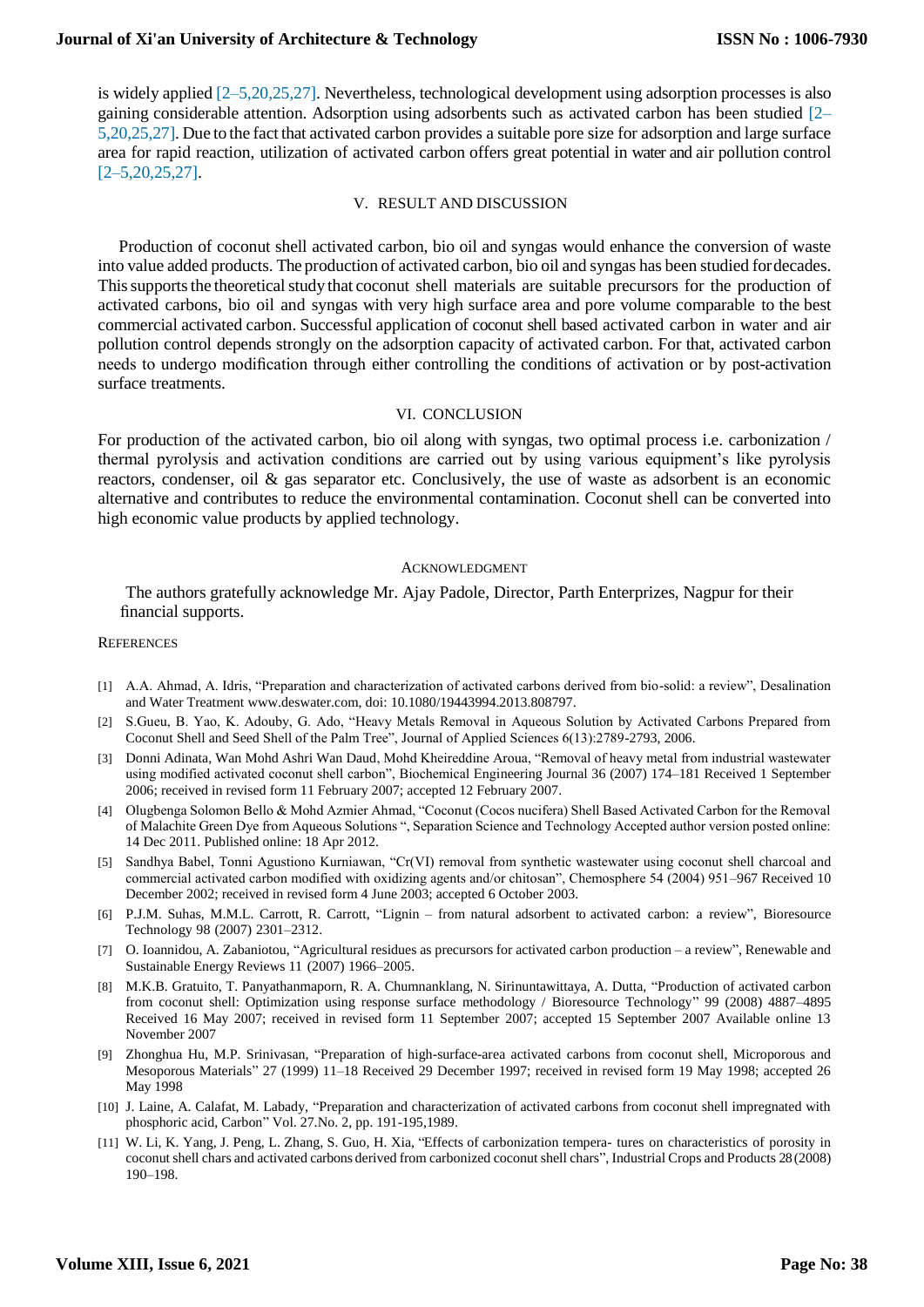- [12] [W.Li,J.Peng,L.Zhang,K.Yang,H.Xia,S.Zhang,S.H.](http://refhub.elsevier.com/S2213-3437(13)00182-6/sbref0055) Guo, "Preparation of activated [carbon from coconut shell chars in pilot](http://refhub.elsevier.com/S2213-3437(13)00182-6/sbref0055)[scale microwave heating equipment at](http://refhub.elsevier.com/S2213-3437(13)00182-6/sbref0055) [60 kW", Waste Management 29 \(2009\)](http://refhub.elsevier.com/S2213-3437(13)00182-6/sbref0055) 756–760.
- [13] Shakuntala Ojha, G. Raghavendra, S.K. Acharya, "A Comparative Investigation of Bio Waste Filler (Wood Apple-Coconut) Reinforced Polymer Composites", Polymer Composites-2014, pp 180-185
- [14] M.C. Macías-Pérez, A. Bueno-López, M.A. Lillo-Ródenas, C. Salinas-Martínez deLecea, A. [Linares-Solano,](http://refhub.elsevier.com/S2213-3437(13)00182-6/sbref0185) SO2 [retention](http://refhub.elsevier.com/S2213-3437(13)00182-6/sbref0185) on [CaO/activated](http://refhub.elsevier.com/S2213-3437(13)00182-6/sbref0185) carbon sorbents. Part I: [importance](http://refhub.elsevier.com/S2213-3437(13)00182-6/sbref0185) of calcium loading and dispersion, Fuel 86 (2007) 677–683.
- [15] N. Yalcın, V. Sevinc, "Studies of the surface area and porosity of [activated](http://refhub.elsevier.com/S2213-3437(13)00182-6/sbref0165) carbons [prepared from rice husks", Carbon 38 \(2000\)](http://refhub.elsevier.com/S2213-3437(13)00182-6/sbref0165) [1943–1945.](http://refhub.elsevier.com/S2213-3437(13)00182-6/sbref0165)
- [16] I. Dahlan, K.T.Lee, A.H. [Kamaruddin,A.R.](http://refhub.elsevier.com/S2213-3437(13)00182-6/sbref0160) Mohamed, "Key factorin rice husk ash/ [CaO sorbent for high flue gas desulfurization](http://refhub.elsevier.com/S2213-3437(13)00182-6/sbref0160)  [activity", Environmental Science &Technology 40 \(2006\)](http://refhub.elsevier.com/S2213-3437(13)00182-6/sbref0160) 6032–6037.
- [17] Mandy Su Zan Gui, Seyed Amirmostafa Jourabchi, Hoon Kiat Ng and Suyin Gan, "Comparison of the yield and properties of bio-oil produced by slow and fast pyrolysis of rice husks and coconut shells", Applied Mechanics and Materials Vol. 625, pp 626-629 Online: 2014-09-12
- [18] [P. Nowicki, R. Pietrzak, H. Wachowska, "Sorption properties of active carbons](http://refhub.elsevier.com/S2213-3437(13)00182-6/sbref0180) obtained from walnut shells by [chemical](http://refhub.elsevier.com/S2213-3437(13)00182-6/sbref0180) and physical [activation",](http://refhub.elsevier.com/S2213-3437(13)00182-6/sbref0180) Catalysis Today [150 \(2010\)](http://refhub.elsevier.com/S2213-3437(13)00182-6/sbref0180) 107–114.
- [19] Jin-Wha Kima, Myoung-Hoi Sohna, Dong-Su Kima, Seung-Man Sohnb, Young-Shik Kwon, "Production of granular activated carbon from waste walnut shell and its adsorption characteristics for Cu2+ ion", Journal of Hazardous Materials B85 (2001) 301–315.
- [20] [T.C.Chandra,M.M.](http://refhub.elsevier.com/S2213-3437(13)00182-6/sbref0030) Mirna, Y. Sudaryanto, S.Ismadji, "Adsorption of basic dye onto [activated carbon prepared from durian shell:](http://refhub.elsevier.com/S2213-3437(13)00182-6/sbref0030)  [studies of adsorption equilibrium](http://refhub.elsevier.com/S2213-3437(13)00182-6/sbref0030) [and kinetics", Chemical Engineering Journal 127 \(2007\)](http://refhub.elsevier.com/S2213-3437(13)00182-6/sbref0030) 121–129.
- [21] [K. Nuithitikul, S. Srikhun, S. Hirunpraditkoon, "Influences of pyrolysis condition](http://refhub.elsevier.com/S2213-3437(13)00182-6/sbref0040) [and acid treatment on properties of durian](http://refhub.elsevier.com/S2213-3437(13)00182-6/sbref0040)  [peel-based activated carbon", Bior-](http://refhub.elsevier.com/S2213-3437(13)00182-6/sbref0040) [esource Technology 101 \(2010\)](http://refhub.elsevier.com/S2213-3437(13)00182-6/sbref0040) 426–429.
- [22] T.C. Chandra, M.M. Mirna, Y. [Sudaryanto,](http://refhub.elsevier.com/S2213-3437(13)00182-6/sbref0035) S. Ismadji, "Activated carbon from durian shell: preparation and [characterization",](http://refhub.elsevier.com/S2213-3437(13)00182-6/sbref0035) Journal of the Taiwan [Institute](http://refhub.elsevier.com/S2213-3437(13)00182-6/sbref0035) of Che[mical Engineers 40 \(2009\)](http://refhub.elsevier.com/S2213-3437(13)00182-6/sbref0035) 457–462.
- [23] [Y.J. Tham, P.A. Latif, A.M. Abdullah, A. Shamala-Devi, Y.H. Taufiq-Yap, "Perform](http://refhub.elsevier.com/S2213-3437(13)00182-6/sbref0045)ances [of toluene removal by activated](http://refhub.elsevier.com/S2213-3437(13)00182-6/sbref0045)  [carbon derived from durian shell",](http://refhub.elsevier.com/S2213-3437(13)00182-6/sbref0045) [Bioresource Technology 9 \(2010\), In Press, Corrected](http://refhub.elsevier.com/S2213-3437(13)00182-6/sbref0045) Proof.
- [24] [K. Sun, J.C. Jiang, "Preparation and characterization of activated carbon from](http://refhub.elsevier.com/S2213-3437(13)00182-6/sbref0060) [rubber-seed shell by physical activation with](http://refhub.elsevier.com/S2213-3437(13)00182-6/sbref0060)  [steam", Biomass and Bioenergy](http://refhub.elsevier.com/S2213-3437(13)00182-6/sbref0060) [34 \(2010\)](http://refhub.elsevier.com/S2213-3437(13)00182-6/sbref0060) 539–544.
- [25] M.G. Plaza, C. Pevida, C.F. Martı´n, J. Fermoso, J.J. Pis, F. Rubiera, ["Developing](http://refhub.elsevier.com/S2213-3437(13)00182-6/sbref0140) almond [shell-derived activated carbons as CO](http://refhub.elsevier.com/S2213-3437(13)00182-6/sbref0140)<sup>2</sup> [adsorbents", Separation and Purification](http://refhub.elsevier.com/S2213-3437(13)00182-6/sbref0140) [Technology 71 \(2010\)](http://refhub.elsevier.com/S2213-3437(13)00182-6/sbref0140) 102–106.
- [26] A. Marcilla, S. [Garcıa-Garcıa,](http://refhub.elsevier.com/S2213-3437(13)00182-6/sbref0145) M. Asensio, J.A. Conesa, "Influence of thermal trea[tment regime on the density and reactivity of](http://refhub.elsevier.com/S2213-3437(13)00182-6/sbref0145)  [activated carbons from almond](http://refhub.elsevier.com/S2213-3437(13)00182-6/sbref0145) [shells, Carbon](http://refhub.elsevier.com/S2213-3437(13)00182-6/sbref0145) 38 (2000) 429–440.
- [27] R.R. Bansode, J.N. Losso, W.E. Marshall, R.M. Rao, R.J. Portier, "Adsorption of volatile organic compounds by pecan shell and almond shell-based granular activated carbons", Bioresource Technology 90 (2003) 175–184 Received 18 October 2002; received in revised form 24 March 2003; accepted 25 March 2003.
- [28] E. Demirbas, M. Kobya, A.E.S. Konukmanc, "Error analysis of equilibrium studies for the almond shell activated carbon adsorption of Cr(VI) from aqueous solutions", Journal of Hazardous Materials 154 (2008) 787–794 Received 22 May 2007; received in revised form 3 October 2007; accepted 25 October 2007 Available online 4 November 2007.
- [29] [E. Sayan, "Ultrasound-assisted preparation of activated carbon from alkaline](http://refhub.elsevier.com/S2213-3437(13)00182-6/sbref0065) impregnated hazelnut shell: an optimization study on removal of Cu[2+](http://refhub.elsevier.com/S2213-3437(13)00182-6/sbref0065) [from](http://refhub.elsevier.com/S2213-3437(13)00182-6/sbref0065) aqueous solution", Chemical Engineering Journal 115 (2006) 213–218.
- [30] [D.D. Milenkovic, P.V. Dasic, V.B. Veljkovic, "Ultrasound-assisted adsorption of](http://refhub.elsevier.com/S2213-3437(13)00182-6/sbref0070) [copper\(II\) ions on hazelnut shell activated](http://refhub.elsevier.com/S2213-3437(13)00182-6/sbref0070)  [carbon", Ultrasonics Sonochemistry](http://refhub.elsevier.com/S2213-3437(13)00182-6/sbref0070) [16 \(2009\)](http://refhub.elsevier.com/S2213-3437(13)00182-6/sbref0070) 557–563.
- [31] M. Kobya, "Removal of Cr(VI) from aqueous solutions by [adsorption](http://refhub.elsevier.com/S2213-3437(13)00182-6/sbref0075) onto hazelnut [shell activated carbon: kinetic and](http://refhub.elsevier.com/S2213-3437(13)00182-6/sbref0075)  [equilibrium studies", Bioresource Technology](http://refhub.elsevier.com/S2213-3437(13)00182-6/sbref0075) [91 \(2004\)](http://refhub.elsevier.com/S2213-3437(13)00182-6/sbref0075) 317–321.
- [32] T. Vitidsant, T. [Suravattanasakul,](http://refhub.elsevier.com/S2213-3437(13)00182-6/sbref0080) S. Damronglerd, "Production of activated carbon [from palm-oil shell by pyrolysis and steam](http://refhub.elsevier.com/S2213-3437(13)00182-6/sbref0080)  [activation in a fixed bed reactor",](http://refhub.elsevier.com/S2213-3437(13)00182-6/sbref0080) [Science Asia 25 \(1999\)](http://refhub.elsevier.com/S2213-3437(13)00182-6/sbref0080) 211–222.
- [33] J. Guo, A.C. Lua, "Experimental and kinetic studies on pore development during CO2 activation of oil palm shell char", Journal of [Porous Materials 8 \(2001\)](http://refhub.elsevier.com/S2213-3437(13)00182-6/sbref0095) 149–157.
- [34] W.M.A.W. Daud, W.S.W. Ali, M.Z. Sulaiman, "The effects of [carbonization](http://refhub.elsevier.com/S2213-3437(13)00182-6/sbref0085) tempe[rature on pore development in palm-shell](http://refhub.elsevier.com/S2213-3437(13)00182-6/sbref0085)[based activated carbon", Carbon 38](http://refhub.elsevier.com/S2213-3437(13)00182-6/sbref0085) (2000) [1925–1932.](http://refhub.elsevier.com/S2213-3437(13)00182-6/sbref0085)
- [35] [W.M.A.W. Daud, W.S.W. Ali, M.Z. Sulaiman, "Effect of activation temperature on](http://refhub.elsevier.com/S2213-3437(13)00182-6/sbref0090) [pore development in activated carbon](http://refhub.elsevier.com/S2213-3437(13)00182-6/sbref0090)  [produced from palm shell", Journal of](http://refhub.elsevier.com/S2213-3437(13)00182-6/sbref0090) [Chemical Technology & Biotechnology 78 \(2003\)](http://refhub.elsevier.com/S2213-3437(13)00182-6/sbref0090) 1–5.
- [36] J. Guo, Y.Luo, [A.C.Lua,R.Chi,](http://refhub.elsevier.com/S2213-3437(13)00182-6/sbref0100) Y.Chen,X.Bao, S.Xiang, "Adsorption of hydrogen [sulphide](http://refhub.elsevier.com/S2213-3437(13)00182-6/sbref0100) (H2S) by [activated](http://refhub.elsevier.com/S2213-3437(13)00182-6/sbref0100) carbons derived from [oil-palm](http://refhub.elsevier.com/S2213-3437(13)00182-6/sbref0100) shell", Carbon 45 (2007) [330–336.](http://refhub.elsevier.com/S2213-3437(13)00182-6/sbref0100)
- [37] A.C. Lua, F.Y. Lau,J. Guo, "Influence of pyrolysis conditions on pore [development](http://refhub.elsevier.com/S2213-3437(13)00182-6/sbref0105) of [oil-palm-shell activated carbons", Journal](http://refhub.elsevier.com/S2213-3437(13)00182-6/sbref0105)  [of Analytical and Applied Pyrolysis 76](http://refhub.elsevier.com/S2213-3437(13)00182-6/sbref0105) (2006) [96–102.](http://refhub.elsevier.com/S2213-3437(13)00182-6/sbref0105)
- [38] A.C. Lua, Q. Jia, "Adsorption of phenol by [oil-palm-shell](http://refhub.elsevier.com/S2213-3437(13)00182-6/sbref0110) activated carbons in a fixed [bed", Chemical Engineering Journal 150](http://refhub.elsevier.com/S2213-3437(13)00182-6/sbref0110)  (2009) [455–461.](http://refhub.elsevier.com/S2213-3437(13)00182-6/sbref0110)
- [39] Q.Jia,A.C.Lua, "Effectsofpyrolysis [conditionsonthephysical](http://refhub.elsevier.com/S2213-3437(13)00182-6/sbref0115) characteristicsofoil- palm-shell activated [carbonsused](http://refhub.elsevier.com/S2213-3437(13)00182-6/sbref0115) in aqueous phase phenol adsorption", Journal of [Analytical and Applied Pyrolysis 83 \(2008\)](http://refhub.elsevier.com/S2213-3437(13)00182-6/sbref0115) 175-179.
- [40] [B.K. Hamad, A.M. Noor, A.R. Afida, M.N. Mohd Asri, "High removal of 4-chlor-](http://refhub.elsevier.com/S2213-3437(13)00182-6/sbref0120) [oguaiacol by high surface area of oil palm](http://refhub.elsevier.com/S2213-3437(13)00182-6/sbref0120)  [shell-activated carbon activated with](http://refhub.elsevier.com/S2213-3437(13)00182-6/sbref0120) [NaOH from aqueous solution", Desalination 257 \(2010\)](http://refhub.elsevier.com/S2213-3437(13)00182-6/sbref0120) 1-7.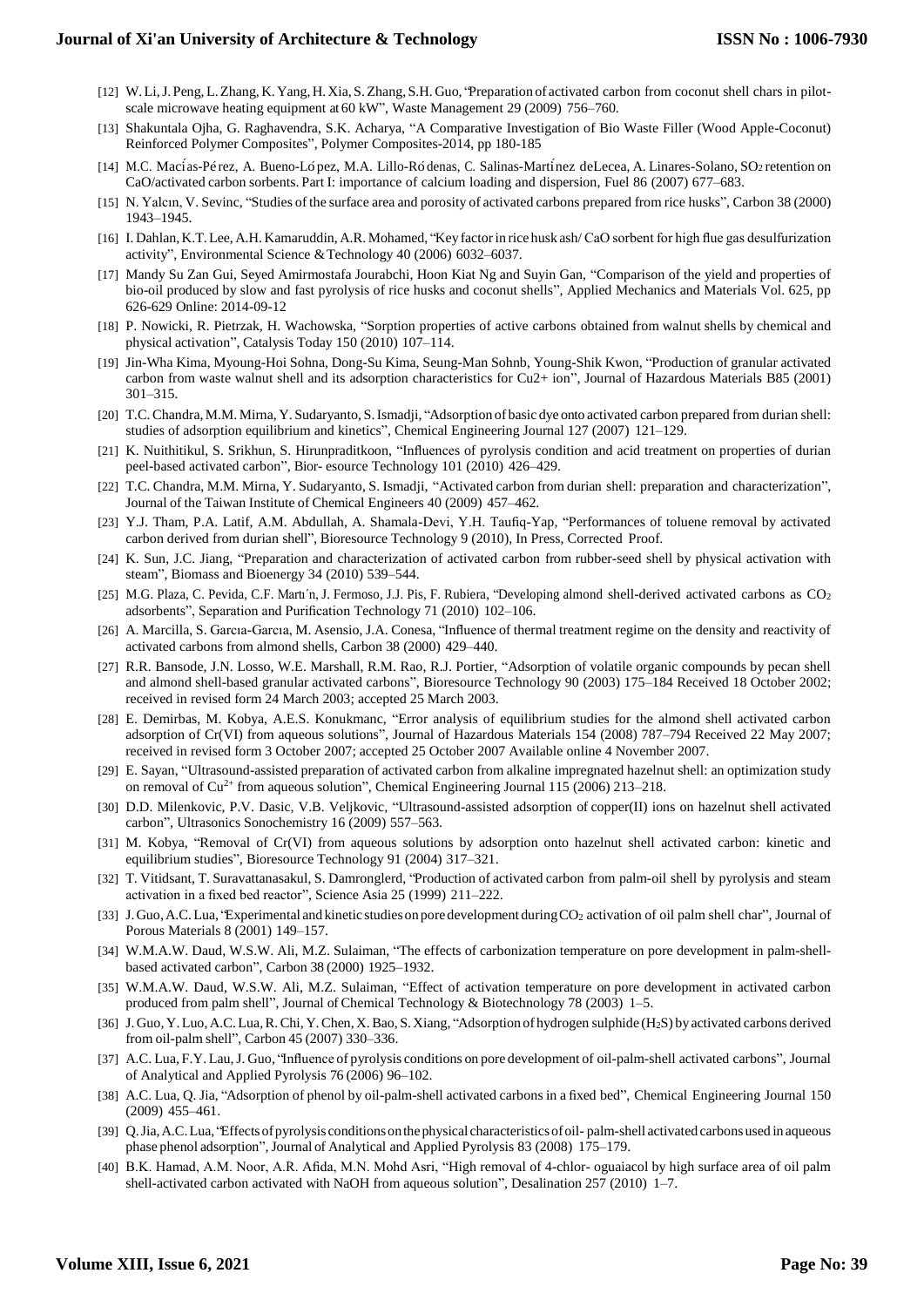- [41] S. Sumathi, S. Bhatia, K.T. Lee, A.R. Mohamed, ["Optimization](http://refhub.elsevier.com/S2213-3437(13)00182-6/sbref0130) of microporous palm shell activated carbon [production](http://refhub.elsevier.com/S2213-3437(13)00182-6/sbref0130) for flue gas [desulphurization:](http://refhub.elsevier.com/S2213-3437(13)00182-6/sbref0130) experimental and [statistical studies", Bioresource Technology 100 \(2009\)](http://refhub.elsevier.com/S2213-3437(13)00182-6/sbref0130) 1614–1621.
- [42] S.Sumathi, [S.Bhatia,K.T.Lee,](http://refhub.elsevier.com/S2213-3437(13)00182-6/sbref0135) A.R.Mohamed, "Performance of an activated carbon made from waste palm shell in [simultaneous](http://refhub.elsevier.com/S2213-3437(13)00182-6/sbref0135) [adsorption](http://refhub.elsevier.com/S2213-3437(13)00182-6/sbref0135) of SO<sub>x</sub> [and](http://refhub.elsevier.com/S2213-3437(13)00182-6/sbref0135) NO<sub>x</sub> of [flue](http://refhub.elsevier.com/S2213-3437(13)00182-6/sbref0135) gas at low temperature", Science in China, Series E: [Technological](http://refhub.elsevier.com/S2213-3437(13)00182-6/sbref0135) Sciences 52 (2009) [198–](http://refhub.elsevier.com/S2213-3437(13)00182-6/sbref0135) [203.](http://refhub.elsevier.com/S2213-3437(13)00182-6/sbref0135)
- [43] S. Mak, B. Tey, K. Cheah, W. Siew, K. Tan, "The effect of [mechanical](http://refhub.elsevier.com/S2213-3437(13)00182-6/sbref0125) grinding on the [mesoporosity of steam-activated palm](http://refhub.elsevier.com/S2213-3437(13)00182-6/sbref0125)  kernel shell activated carbons", Journal of Chemical Technology & Biotechnology 84 (2009) 1405–1411.
- [44] T. Yang, A.C. Lua, "Characteristics of activated carbons prepared [frompistachio-nut](http://refhub.elsevier.com/S2213-3437(13)00182-6/sbref0170) [shells by potassium hydroxide activation",](http://refhub.elsevier.com/S2213-3437(13)00182-6/sbref0170)  Microporous [and Mesoporous Materials 63 \(2003\)](http://refhub.elsevier.com/S2213-3437(13)00182-6/sbref0170) 113–124.
- [45] T. Yang, A.C. Lua, ["Characteristics](http://refhub.elsevier.com/S2213-3437(13)00182-6/sbref0175) of activated carbons prepared from pistachio-nut [shells by physical activation", Journal of](http://refhub.elsevier.com/S2213-3437(13)00182-6/sbref0175)  [Colloid and Interface Science 267](http://refhub.elsevier.com/S2213-3437(13)00182-6/sbref0175) (2003) [408–417.](http://refhub.elsevier.com/S2213-3437(13)00182-6/sbref0175)
- [46] [P. Nowicki, H. Wachowska, R. Pietrzak, "Active carbons prepared by chemical](http://refhub.elsevier.com/S2213-3437(13)00182-6/sbref0150) [activation of plum stones and their application](http://refhub.elsevier.com/S2213-3437(13)00182-6/sbref0150)  [in removal of NO](http://refhub.elsevier.com/S2213-3437(13)00182-6/sbref0150)2[", Journal of](http://refhub.elsevier.com/S2213-3437(13)00182-6/sbref0150) [Hazardous Materials 181 \(2010\)](http://refhub.elsevier.com/S2213-3437(13)00182-6/sbref0150) 1088–1094.
- [47] A.E. Putun, N. Ozbay, E.P. Onal, E. Putun, ["Fixed-bed](http://refhub.elsevier.com/S2213-3437(13)00182-6/sbref0155) pyrolysis of cotton stalk for [liquid and solid products", Fuel Process](http://refhub.elsevier.com/S2213-3437(13)00182-6/sbref0155)  [Technology 86 \(2005\)](http://refhub.elsevier.com/S2213-3437(13)00182-6/sbref0155) 1207–1219.
- [48] [M. Yates, J. Blanco, P. Avila, M.P. Martin, "Honeycomb monoliths of activated](http://refhub.elsevier.com/S2213-3437(13)00182-6/sbref0190) [carbons for effluent gas purification",](http://refhub.elsevier.com/S2213-3437(13)00182-6/sbref0190)  [Microporous and Mesoporous Material 37](http://refhub.elsevier.com/S2213-3437(13)00182-6/sbref0190) (2000) [201–208.](http://refhub.elsevier.com/S2213-3437(13)00182-6/sbref0190)
- [49] W.T. Tsai, C.Y. Chang, S.L. Lee, "A low cost adsorbent from [agricultural](http://refhub.elsevier.com/S2213-3437(13)00182-6/sbref0195) waste corn cob by zinc chloride [activation",](http://refhub.elsevier.com/S2213-3437(13)00182-6/sbref0195) [Bioresource](http://refhub.elsevier.com/S2213-3437(13)00182-6/sbref0195) Technology 64 (1998) 211–217.
- [50] Wookeun Bae, Jongho Kim & Jinwook Chung,"Production of granular activated carbon from food-processing wastes (walnut shells and jujube seeds) and its adsorptive properties", Journal of the Air & Waste Management Association, ISSN: 1096-2247 (2014)
- [51] J.O Otulana, O.O. Oluwole, M.B Adeleke, "A Reactor Plant for Activated Carbon Production", International Journal of Novel Research in Engineering and Science Vol. 2, Issue 2, pp: (20-26), Month: September 2015 - February 2016.
- [52] G. L. Mcconnachie, A.M. Warhurst, S.J. Pollard, UK and V. Chipofya, Malawi, "Activated carbon from Moringa husks and pods", 22nd WEDC Conference, Reaching The Unreached: Challenges For The 21st Century, New Delhi, India, 1996
- [53] F. Rulz Bevia, D. Prats Rico and A. F. Marcilla Gomis, "Activated Carbon from Almond Shells. Chemical Activating Reagent Selection and Variables Influence" , Ind. Eng. Chem. Prod. Res. Dev. 1984, 23, 266-269
- [54] M.Shireesha, M.Prem Kumar, K.Naresh, L.Suresh Kumar "Research Planning and Experimental Procedure for Production of Bio-Oil by using Renewable Sources", International Journal of Engineering Technology Science and Research, ISSN 2394 – 3386,Volume 4, Issue1I, November 2017
- [55] Radhakrishnan C, Karunaraja Natarajan, Azhagendran K, Mohanlal K, Ponraj P, Nivas R, "Experimental Analysis of Bio-Oil from Coconut Shell and Front by Continuous Pyrolysis Process", International Journal of Innovative Research in Science Engineering and Technology ISSN : 2319-8753, Vol. 5, Issue 4, April 2016.
- [56] D. S. Fardhyanti, A. Damayanti, "Analysis of Bio-Oil Produced by Pyrolysis of Coconut Shell", International Journal of Chemical and Molecular Engineering,Vol:11, No:9, 2017.
- [57] Supaat zakaria, A.M. Leman, Dafit Feriyanto, "Burner Characteristics for Activated Carbon Production", MATEC Web of Conferences, ENCON 2016 .
- [58] Puttiphon Kongnum, and Sukritthira Ratanawilai ,"Catalytic Pyrolysis of Coconut Shell for Bio-oil", Int'l Journal of Advances in Chemical Engg., & Biological Sciences (IJACEBS) Vol. 1, Issue 1(2014).
- [59] Sodha R., Gaonkar S., Kolte S. and Padmanabha P., "Antibacterial and Antifungal Activity of Crude Coconut Shell Oil", International Research Journal of Biological SciencesVol. 4(11), 16-20, November (2015).
- [60] Mandy Su Zan Gui1, Seyed Amirmostafa Jourabchi, Hoon Kiat Ng and Suyin Gan, "Comparison of the yield and properties of bio-oil produced by slow and fast pyrolysis of rice husks and coconut shells", Applied Mechanics and MaterialsVol. 625, pp 626-629Online: 2014-09-12.
- [61] P. M. Satya Sai, K. Krishnaiah, "Development of the Pore-Size Distribution in Activated Carbon Produced from Coconut Shell Char in a Fluidized-Bed Reactor", Ind. Eng. Chem. Res. 2005, 44, 51-60
- [62] V.K. Gupta, P.J.M. Suhas, ["Application](http://refhub.elsevier.com/S2213-3437(13)00182-6/sbref0210) of low-cost adsorbents for dye removal a [review", Journal of Environmental](http://refhub.elsevier.com/S2213-3437(13)00182-6/sbref0210)  [Management 90 \(2009\)](http://refhub.elsevier.com/S2213-3437(13)00182-6/sbref0210) 2313–2342.
- [63] [G. Crini, "Non-conventional low-cost adsorbents for dye removal: a review",](http://refhub.elsevier.com/S2213-3437(13)00182-6/sbref0215) [Bioresource Technology 97 \(2006\)](http://refhub.elsevier.com/S2213-3437(13)00182-6/sbref0215) 1061–1085.
- [64] R.C. Bansal, J.B. Donnet, F.F. Stoeckli, Active Carbon, Marcel Dekker Inc., New York, [1988.](http://refhub.elsevier.com/S2213-3437(13)00182-6/sbref0200)
- [65] O.N. Baklanova, G.V. Plaksin, V.A. Drozdov, V.K. Duplyakin, N.V. [Chesnokov,](http://refhub.elsevier.com/S2213-3437(13)00182-6/sbref0220) B.N. [Kuznetsov, "Preparation of microporous](http://refhub.elsevier.com/S2213-3437(13)00182-6/sbref0220)  [sorbents from cedar nutshells and hy-](http://refhub.elsevier.com/S2213-3437(13)00182-6/sbref0220) [drolytic lignin", Carbon](http://refhub.elsevier.com/S2213-3437(13)00182-6/sbref0220) 42 (2003) 1793–1800.
- [66] F. Cosnier, A. Celzard, G. Furdin, D. Bégin, J.F. Marêché, ["Influence](http://refhub.elsevier.com/S2213-3437(13)00182-6/sbref0225) of water on the dynamic adsoprtion of chlorinated VOCs [on active carbon: Relative humidity oft](http://refhub.elsevier.com/S2213-3437(13)00182-6/sbref0225)he gas phase versus [pre-adsorbed](http://refhub.elsevier.com/S2213-3437(13)00182-6/sbref0225) water", Adsorption Science and Technology 24 [\(2006\)](http://refhub.elsevier.com/S2213-3437(13)00182-6/sbref0225) [215–228.](http://refhub.elsevier.com/S2213-3437(13)00182-6/sbref0225)
- [67] [Y.W.Lee,H.J.Kim,J.W.Park,B.U.Choi,D.K.Choi,](http://refhub.elsevier.com/S2213-3437(13)00182-6/sbref0230) "Adsorptionand reactionbehavior [for the simultaneous adsorption of NO–](http://refhub.elsevier.com/S2213-3437(13)00182-6/sbref0230) [NO](http://refhub.elsevier.com/S2213-3437(13)00182-6/sbref0230)<sup>2</sup> [and SO](http://refhub.elsevier.com/S2213-3437(13)00182-6/sbref0230)<sup>2</sup> [on activated carbon im-](http://refhub.elsevier.com/S2213-3437(13)00182-6/sbref0230) [pregnated with KOH", Carbon 41 \(2003\)](http://refhub.elsevier.com/S2213-3437(13)00182-6/sbref0230) 1881–1888.
- <span id="page-6-0"></span>[68] Y. Elsayed, M. Seredych, A. Dallas, T.J. Bandosz, ["Desulfurization](http://refhub.elsevier.com/S2213-3437(13)00182-6/sbref0235) of air at high and [low H](http://refhub.elsevier.com/S2213-3437(13)00182-6/sbref0235)2[S concentrations", Chemical](http://refhub.elsevier.com/S2213-3437(13)00182-6/sbref0235)  [Engineering Journal 155 \(2009\)](http://refhub.elsevier.com/S2213-3437(13)00182-6/sbref0235) 594–602.
- [69] C.C. Huang, C.H. Chen, S.M. Chiu, "Effect of [moisture](http://refhub.elsevier.com/S2213-3437(13)00182-6/sbref0240) on H2S [adsorption](http://refhub.elsevier.com/S2213-3437(13)00182-6/sbref0240) by copper [impregnated activated carbon", Journal of](http://refhub.elsevier.com/S2213-3437(13)00182-6/sbref0240)  [Hazardous Materials 136 \(2006\)](http://refhub.elsevier.com/S2213-3437(13)00182-6/sbref0240) [866–873.](http://refhub.elsevier.com/S2213-3437(13)00182-6/sbref0240)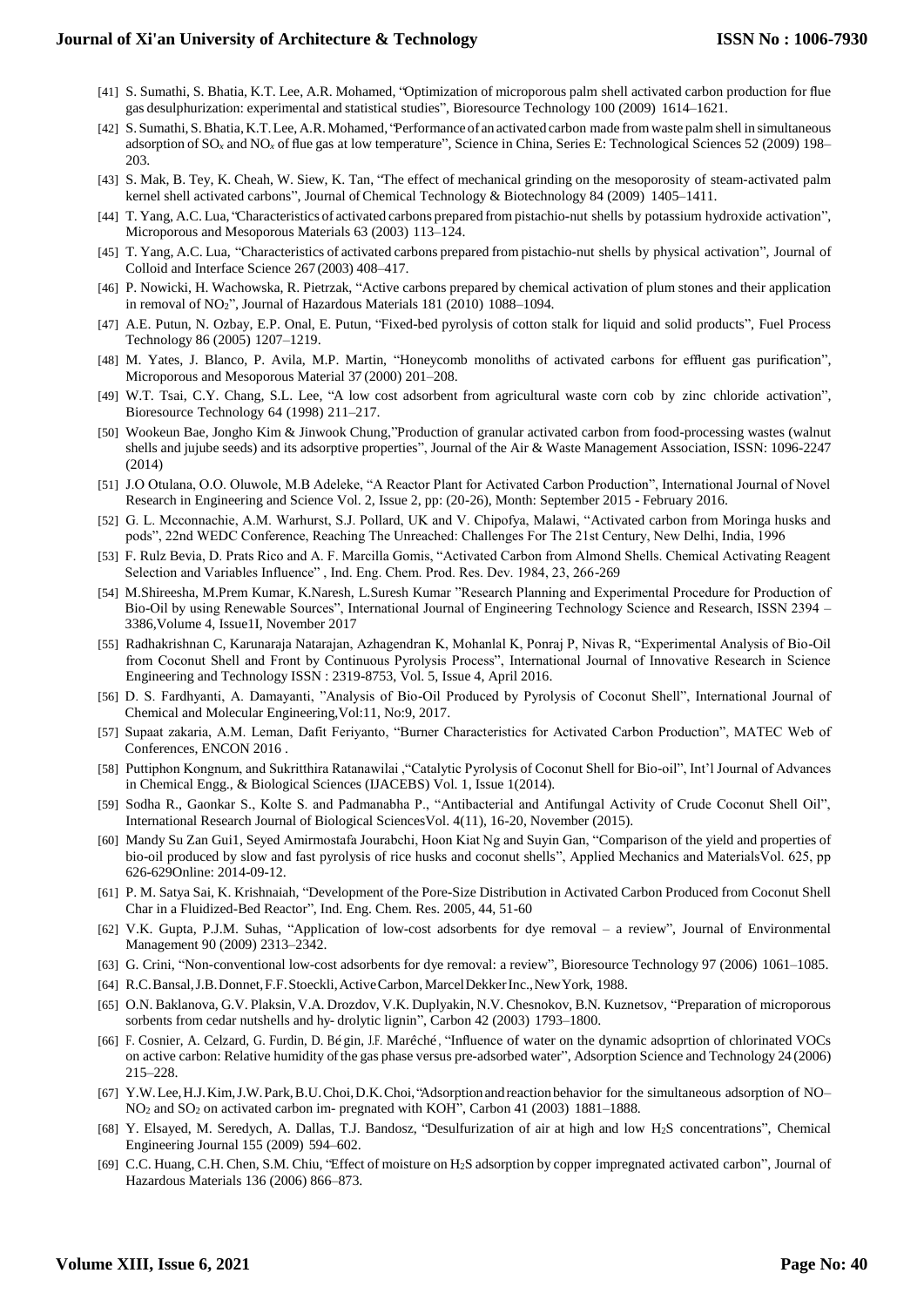- [70] M.C. Macías-Pérez, A. Bueno-López, M.A. Lillo-Ródenas, C. Salinas-Martínez de Lecea, A. [Linares-Solano,](http://refhub.elsevier.com/S2213-3437(13)00182-6/sbref0185) "SO2 [retention](http://refhub.elsevier.com/S2213-3437(13)00182-6/sbref0185) on [CaO/activated](http://refhub.elsevier.com/S2213-3437(13)00182-6/sbref0185) carbon sorbents. Part I: importance of calcium loading and [dispersion",](http://refhub.elsevier.com/S2213-3437(13)00182-6/sbref0185) Fuel 86 (2007) 677–683.
- [71] [A.R. Reed, P.T. William, "Thermal processing of biomass natural fiber wastes by](http://refhub.elsevier.com/S2213-3437(13)00182-6/sbref0275) [pyrolysis", International Journal Energy](http://refhub.elsevier.com/S2213-3437(13)00182-6/sbref0275)  [Resources 28 \(2003\)](http://refhub.elsevier.com/S2213-3437(13)00182-6/sbref0275) 131–145.
- [72] [S. Sumathi, S. Bhatia, K.T. Lee, A.R. Mohamed, "Cerium impregnated palm shell](http://refhub.elsevier.com/S2213-3437(13)00182-6/sbref0280) [activated carbon \(Ce/PSAC\) sorbent for](http://refhub.elsevier.com/S2213-3437(13)00182-6/sbref0280)  [simultaneous removal of SO](http://refhub.elsevier.com/S2213-3437(13)00182-6/sbref0280)<sup>2</sup> [and NO-](http://refhub.elsevier.com/S2213-3437(13)00182-6/sbref0280) [process study", Chemical Engineering Journal 162 \(2010\)](http://refhub.elsevier.com/S2213-3437(13)00182-6/sbref0280) 51–57.
- [73] [N. Bhadusha, T. Ananthabaskaran, "Adsorptive removal of methylene blue onto](http://refhub.elsevier.com/S2213-3437(13)00182-6/sbref0285) [ZnCl](http://refhub.elsevier.com/S2213-3437(13)00182-6/sbref0285)2 activated carbon from wood apple outer [shell: kinetics and equilibrium](http://refhub.elsevier.com/S2213-3437(13)00182-6/sbref0285) [studies", E-Journal of Chemistry 8 \(2011\)](http://refhub.elsevier.com/S2213-3437(13)00182-6/sbref0285) 1696–1707.
- [74] [Y.Sudaryanto,S.B.Hartono,W.Irawaty,H.Hindarso,S.Ismadji,](http://refhub.elsevier.com/S2213-3437(13)00182-6/sbref0205) "High surface area [activated carbon prepared from cassava peel](http://refhub.elsevier.com/S2213-3437(13)00182-6/sbref0205)  [bychemical activation", Bioresource](http://refhub.elsevier.com/S2213-3437(13)00182-6/sbref0205) [Technology 97 \(2006\)](http://refhub.elsevier.com/S2213-3437(13)00182-6/sbref0205) 734.
- [75] Ami Cobb, Mikell Warms,Dr. Edwin P. Maurer, "Low-Tech Coconut Shell Activated Charcoal Production", International Journal for Service Learning in Engineering Vol. 7, No. 1, pp. 93-104, Spring 2012.
- [76] Yun Gao, Yi Yang, Zhanbin Qin and Yi Sun, "Factors affecting the yield of bio-oil from the pyrolysis of coconut shell",Springer Plus (2016).
- [77] Juan Carlos Moreno-Piraján· Vanessa S. Garcia-Cuello·Liliana Giraldo, "The removal and kinetic study of Mn, Fe, Ni and Cu ions from waste water onto activated carbon from coconut shells", Received: 26 August 2010, Accepted: 9 December 2010, Published online: 21 December 2010 ©Springer Science+ Business Media, LLC 2010-Adsorption (2011) 17: 505–514 DOI 10.1007/s10450-010-9311-5.
- [78] Juan Rafael García1 & Ulises Sedran & Muhammad Abbas Ahmad Zaini & Zainul Akmar Zakaria, "Preparation,characterization,and dye removal study of activated carbon prepared from palm kernel shell", Environ Sci Pollut Res DOI 10.1007/s11356-017-8975-8 Crossmark\_tools, techniques and technologies for pollution prevention, control and resource recovery\_Received: 5 January 2017/Accepted: 31 March 2017 # Springer-Verlag Berlin Heidelberg 2017.
- [79] Aseel M. Aljeboree, Abbas N. Alshirifi, Ayad F. Alkaim, "Kinetics and equilibrium study for the adsorption of textile dyes on coconut shell activated carbon", King Saud University Arabian Journal of Chemistry Received 29 June 2013; accepted 28 January 2014 Available online 4 February 2014.
- [80] Umar Isah A., Giwa Abdulraheem, Salisu Bala, Sallahudeen Muhammad, Mustapha Abdullahi, "Kinetics, equilibrium and thermodynamics studies of C.I. Reactive Blue 19 dye adsorption on coconut shell based activated carbon", Received 15 January 2015 Received in revised form 4 April 2015 Accepted 4 April 2015 Available online xxx
- [81] Diana C.S. Azevedo, J. Ca ´ssia S. Arau ´jo, Moise ´s Bastos-Neto, A. Eurico B. Torres, Emerson F. Jaguaribe, Ce ´lio L. Cavalcante, "Microporous activated carbon prepared from coconut shells using chemical activation with zinc chloride".
- [82] Osei-Wusu Achaw, George Afrane, "The evolution of the pore structure of coconut shells during the preparation of coconut shell-based activated carbons", Microporous and Mesoporous Materials 112 (2008) 284–290 Received 19 March 2007; received in revised form 16 July 2007; accepted 2 October 2007, Available online 9 October 2007.
- [83] Donni Adinata, Wan Mohd Ashri Wan Daud, Mohd Kheireddine Aroua, "Preparation and characterization of activated carbon from palm shell by chemical activation with K2CO3", Bioresource Technology 98 (2007) 145–149 Received 28 June 2005; received in revised form 30 October 2005; accepted 5 November 2005 Available online 27 December 2005.
- [84] R.R. Bansode, J.N. Losso, W.E. Marshall, R.M. Rao, R.J. Portier, "Adsorption of volatile organic compounds by pecan shelland almond shell-based granular activated carbons", Bioresource Technology 90 (2003) 175–184 Received 18 October 2002; received in revised form 24 March 2003; accepted 25 March 2003.
- [85] R. Azargohar and A. K. Dalai, "Biochar As a Precursor of Activated Carbon", Applied Biochemistry and Biotechnology Vol. 129-132, 2006.
- [86] Ramasamy Boopathy & Sekar Karthikeyan & Asit Baran Mandal & Ganesan Sekaran, "Adsorption of ammonium ion by coconut shell-activated carbon from aqueous solution: kinetic, isotherm, and thermodynamic studies", Environ Sci Pollut Res (2013) 20:533–542 DOI 10.1007/s11356-012-0911-3 Received: 21 February 2012 / Accepted: 2 April 2012 / Published online: 5 May 2012 Springer-Verlag 2012
- [87] Matteo Caccin, Francesca Giacobbo, Mirko Da Ros, Luigi Besozzi, Mario Mariani, "Adsorption of uranium, cesium and strontium onto coconut shell activated carbon", J Radioanal Nucl Chem (2013) 297:9–18 DOI 10.1007/s10967-012-2305-x Received: 11 October 2012 , Published online: 5 November 2012 Akade´miai Kiado´, Budapest, Hungary 2012.
- [88] André L. Cazettaa, Alexandro M.M. Vargasa, Eurica M. Nogamia, Marcos H. Kunitaa, Marcos R. Guilhermea, Alessandro C. Martinsa, Tais L. Silva b, Juliana C.G. Moraesa, Vitor C. Almeidaa, "NaOH-activated carbon of high surface area produced from coconut shell:Kinetics and equilibrium studies from the methylene blue adsorption", Chemical Engineering Journal 174 (2011) 117– 125 Received 5 July 2011 Received in revised form 20 August 2011 Accepted 22 August 2011.
- [89] André L. Cazettaa, Osvaldo P. Juniora, Alexandro M.M. Vargasa, Aline P. da Silva b, Xiaoxin Zouc, Tewodros Asefac, Vitor C. Almeidaa, "Thermal regeneration study of high surface area activated carbon obtained from coconut shell: Characterization and application of response surface methodology", Journal of Analytical and Applied Pyrolysis 101 (2013) 53–60 Received 7 December 2012 Received in revised form 23 February 2013 Accepted 23 February 2013 Available online 4 March 2013.
- [90] Thio Christine Chandra, Magdalena Maria Mirna, Jaka Sunarso, Yohanes Sudaryanto, Suryadi Ismadji, "Activated carbon from durian shell: Preparation and characterization", Journal of the Taiwan Institute of Chemical Engineers 40 (2009) 457–462 Received 11 August 2008 Received in revised form 13 October 2008 Accepted 13 October 2008.
- [91] Yu-Chun Chianga, Pen-Chi Chiangb, Chin-Pao Huangc, "Effects of pore structure and temperature on VOC adsorption on activated carbon", Carbon 39 (2001) 523–534 Received 19 February 2000; accepted 9 June 2000.